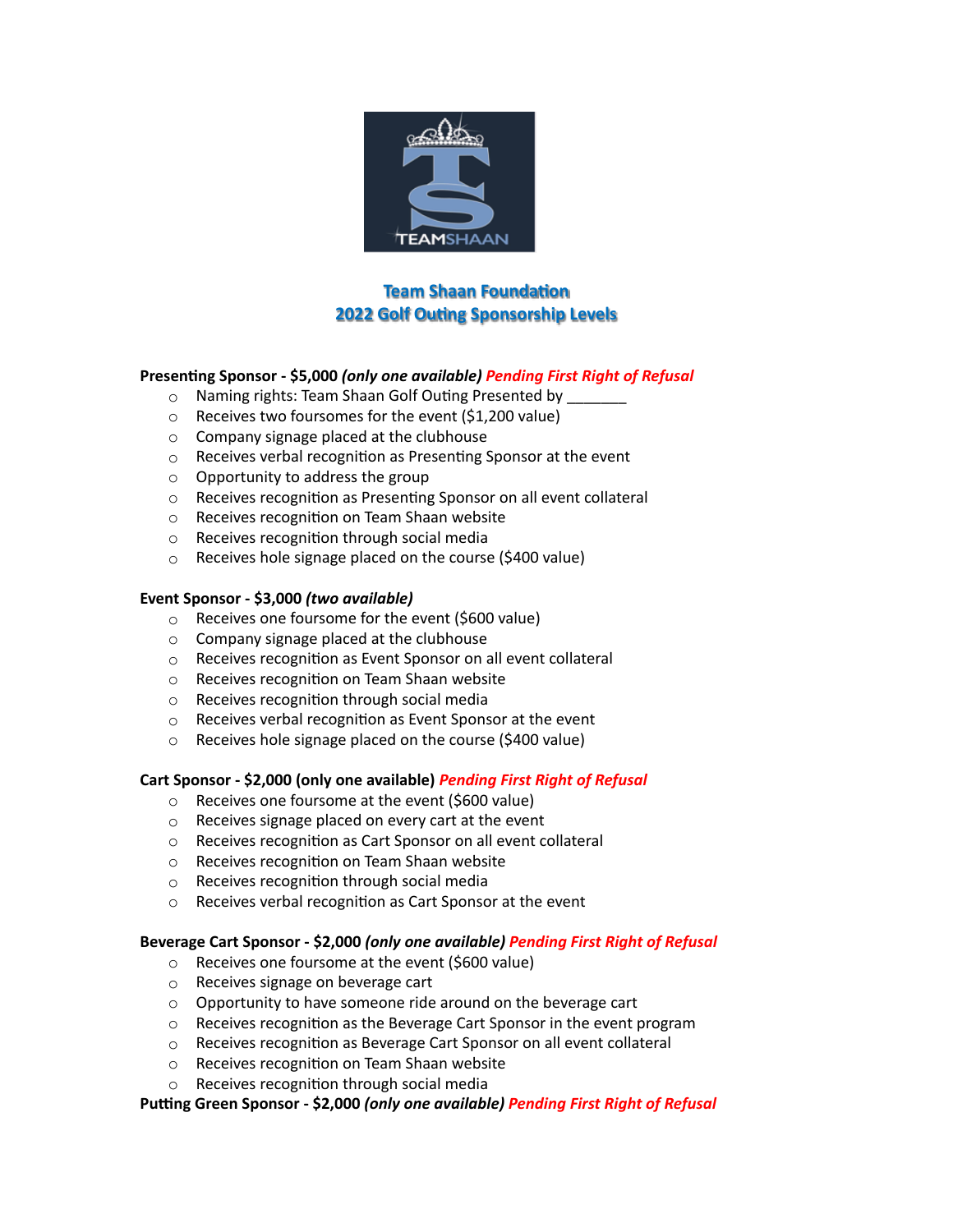- o Receives one foursome at the event (\$600 value)
- o Receives signage placed at the Putting Green at the event
- o Receives recognition as Putting Green Sponsor on all event collateral
- o Receives recognition on Team Shaan website
- o Receives recognition through social media

## **Driving Range Sponsor - \$2,000** *(only one available) Pending First Right of Refusal*

- o Receives one foursome at the event (\$600 value)
- o Receives signage placed at the Practice Area at the event
- o Receives recognition as Practice Area Sponsor on all event collateral
- o Receives recognition on Team Shaan website
- o Receives recognition through social media

## **Program Sponsor - \$1,000** *(only one available) Pending First Right of Refusal*

- o Receives recognition in the printed program
- o Receives recognition on Team Shaan website
- o Receives recognition through social media
- o Receives hole signage placed on the course (\$400 value)

#### **Team Sponsor - \$900** *(limited number available)*

- $\circ$  Receives one foursome at the event (\$600 value)
- o Receives recognition as a Team Sponsor in the event program
- o Receives hole signage placed on the course (\$400 value)

## **Hole Sponsor - \$400** *(limited number available)*

- o Receives recognition as Hole Sponsor in the event program
- o Receives hole signage placed on the course